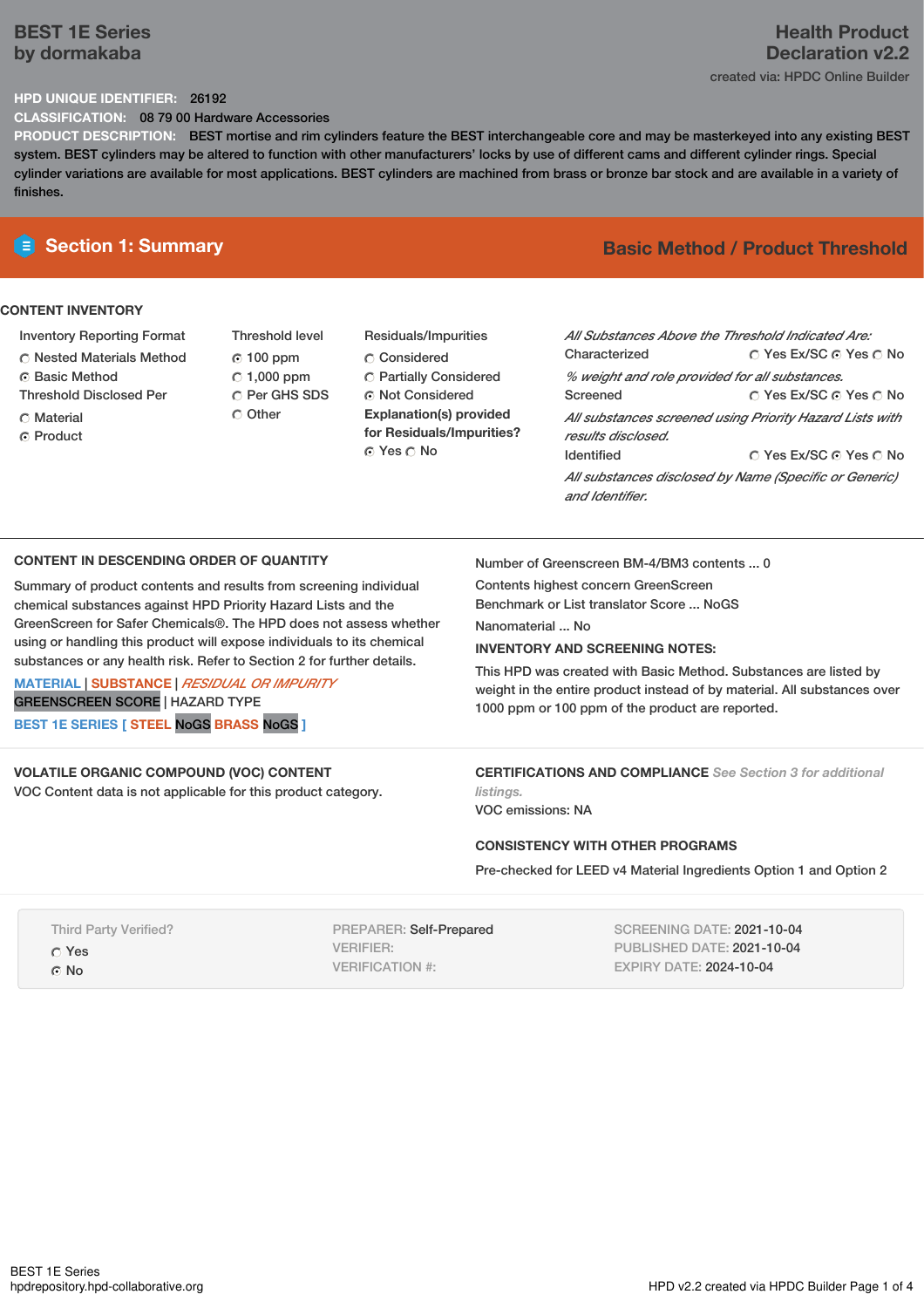This section lists contents in a product based on specific threshold(s) and reports detailed health information including hazards. This HPD uses the *inventory method indicated above, which is one of three possible methods:*

- *Basic Inventory method with Product-level threshold.*
- *Nested Material Inventory method with Product-level threshold*
- *Nested Material Inventory method with individual Material-level thresholds*

Definitions and requirements for the three inventory methods and requirements for each data field can be found in the HPD Open Standard version *2.2, available on the HPDC website at: [www.hpd-collaborative.org/hpd-2-2-standard](https://www.hpd-collaborative.org/hpd-2-2-standard)*

| <b>BEST 1E SERIES</b>                                                                                                                                                                                                                                    |                                                                                                           |                                                |          |                                                |  |  |  |
|----------------------------------------------------------------------------------------------------------------------------------------------------------------------------------------------------------------------------------------------------------|-----------------------------------------------------------------------------------------------------------|------------------------------------------------|----------|------------------------------------------------|--|--|--|
| PRODUCT THRESHOLD: 100 ppm                                                                                                                                                                                                                               | RESIDUALS AND IMPURITIES CONSIDERED: No                                                                   |                                                |          |                                                |  |  |  |
| RESIDUALS AND IMPURITIES NOTES: No residuals or impurities are expected in these materials at or above the inventory threshold. BEST<br>dormakaba products consist of finished components, and no chemical reactions are needed to develop our products. |                                                                                                           |                                                |          |                                                |  |  |  |
| <b>OTHER PRODUCT NOTES: -</b>                                                                                                                                                                                                                            |                                                                                                           |                                                |          |                                                |  |  |  |
| <b>STEEL</b>                                                                                                                                                                                                                                             |                                                                                                           |                                                |          | ID: 12597-69-2                                 |  |  |  |
|                                                                                                                                                                                                                                                          | HAZARD SCREENING METHOD: Pharos Chemical and Materials Library HAZARD SCREENING DATE: 2021-10-04 14:24:56 |                                                |          |                                                |  |  |  |
| $\%$ : 65.0000 - 65.0000                                                                                                                                                                                                                                 | <b>GS: NoGS</b>                                                                                           | RC: Both                                       | NANO: No | <b>SUBSTANCE ROLE: Hardware</b>                |  |  |  |
| <b>HAZARD TYPE</b>                                                                                                                                                                                                                                       | <b>AGENCY AND LIST TITLES</b>                                                                             | <b>WARNINGS</b>                                |          |                                                |  |  |  |
| None found                                                                                                                                                                                                                                               |                                                                                                           |                                                |          | No warnings found on HPD Priority Hazard Lists |  |  |  |
| <b>SUBSTANCE NOTES: -</b>                                                                                                                                                                                                                                |                                                                                                           |                                                |          |                                                |  |  |  |
| <b>BRASS</b>                                                                                                                                                                                                                                             |                                                                                                           |                                                |          | ID: 12597-71-6                                 |  |  |  |
|                                                                                                                                                                                                                                                          | HAZARD SCREENING METHOD: Pharos Chemical and Materials Library HAZARD SCREENING DATE: 2021-10-04 14:24:09 |                                                |          |                                                |  |  |  |
| $\%$ : 35.0000 - 35.0000                                                                                                                                                                                                                                 | <b>GS: NoGS</b>                                                                                           | RC: Both                                       | NANO: No | <b>SUBSTANCE ROLE: Hardware</b>                |  |  |  |
| <b>HAZARD TYPE</b>                                                                                                                                                                                                                                       | <b>AGENCY AND LIST TITLES</b>                                                                             | <b>WARNINGS</b>                                |          |                                                |  |  |  |
| None found                                                                                                                                                                                                                                               |                                                                                                           | No warnings found on HPD Priority Hazard Lists |          |                                                |  |  |  |
| <b>SUBSTANCE NOTES: -</b>                                                                                                                                                                                                                                |                                                                                                           |                                                |          |                                                |  |  |  |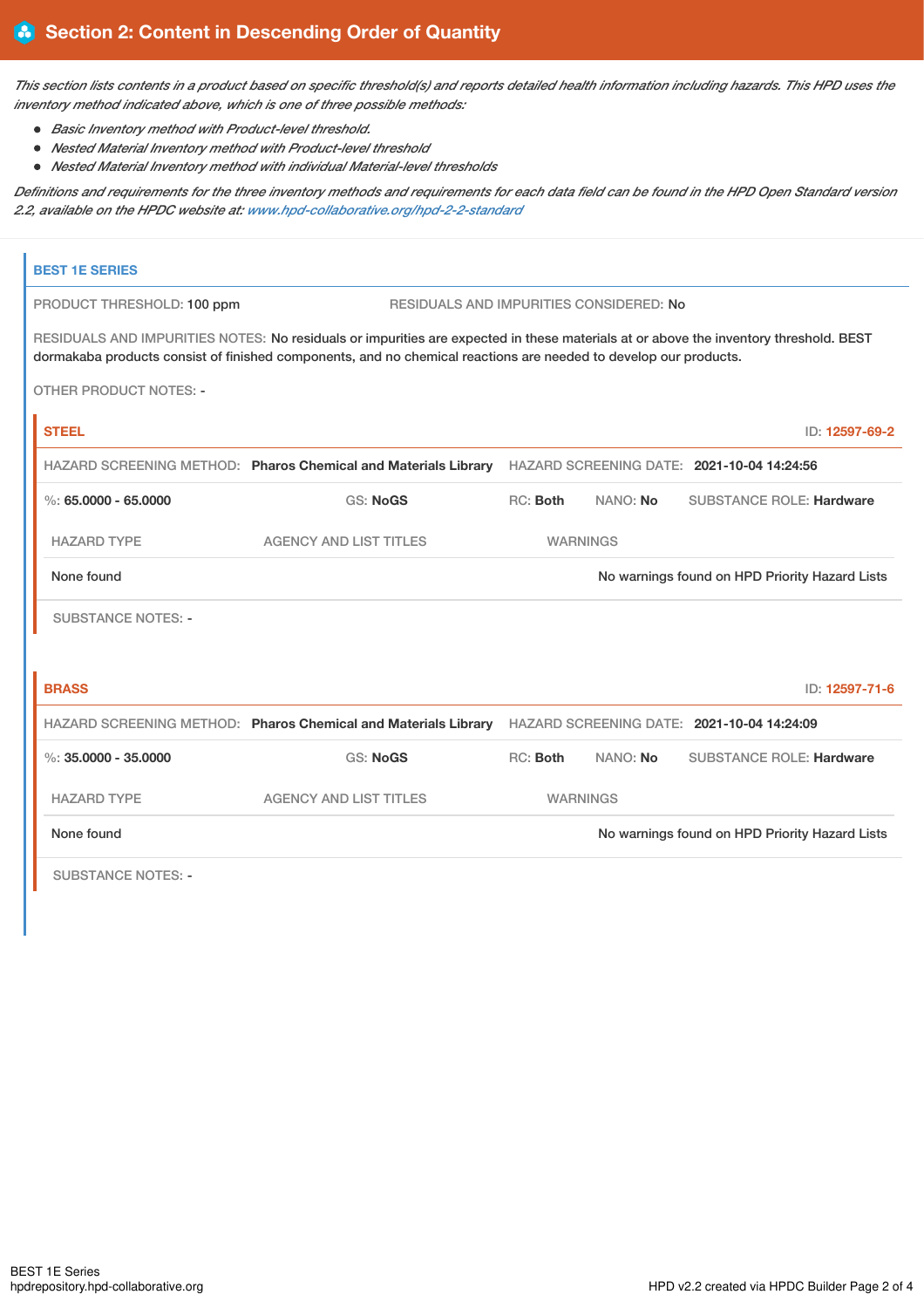This section lists applicable certification and standards compliance information for VOC emissions and VOC content. Other types of health or *environmental performance testing or certifications completed for the product may be provided.*

| <b>VOC EMISSIONS</b>                                                                                                                                     | <b>NA</b>                               |                      |
|----------------------------------------------------------------------------------------------------------------------------------------------------------|-----------------------------------------|----------------------|
| <b>CERTIFYING PARTY: Self-declared</b><br>APPLICABLE FACILITIES: This HPD is for a product that<br>is NOT liquid/wet applied.<br><b>CERTIFICATE URL:</b> | ISSUE DATE: 2021-10- EXPIRY DATE:<br>04 | CERTIFIER OR LAB: NA |

CERTIFICATION AND COMPLIANCE NOTES:

### **Section 4: Accessories**

This section lists related products or materials that the manufacturer requires or recommends for installation (such as adhesives or fasteners), maintenance, cleaning, or operations. For information relating to the contents of these related products, refer to their applicable Health Product *Declarations, if available.*

No accessories are required for this product.

## **Section 5: General Notes**

dormakaba has resulted from the merger of the two well-established brands Dorma and Kaba, both known for their expertise in the area of smart and secure access solutions. Together we stand for more than 150 years of security and reliability.

Our master brand dormakaba stands for our offering of products, solutions and services for secure access to buildings and rooms from a single source. Our global brand power supports us to become the trusted industry leader.

For more information, please go to: www.dormakaba.com. The information contained in this HPD is to be used only as a voluntary information on our products. dormakaba makes no representation or warranty as to the completeness or accuracy of the information contained herein. The products and specifications set forth in this HPD are subject to change without notice and dormakaba disclaims any and all liability for such changes. The information contained herein is provided without

warranties of any kind, either express or implied, and dormakaba disclaims any and all liability for typographical, printing, or production errors or changes affecting the specifications contained herein. dormakaba DISCLAIMS ALL WARRANTIES, EXPRESS OR IMPLIED, INCLUDING, BUT NOT LIMITED TO, THE IMPLIED WARRANTIES OF MERCHANTABILITY AND FITNESS FOR A PARTICULAR PURPOSE. IN NO EVENT WILL dormakaba BE LIABLE FOR ANY INCIDENTAL, INDIRECT OR CONSEQUENTIAL DAMAGES ARISING FROM THE SALE OR USE OF ANY PRODUCT. All sales of products shall be subject to dormakaba's applicable General Terms and Conditions, a copy of which will be provided by your local dormakaba organisation upon request.